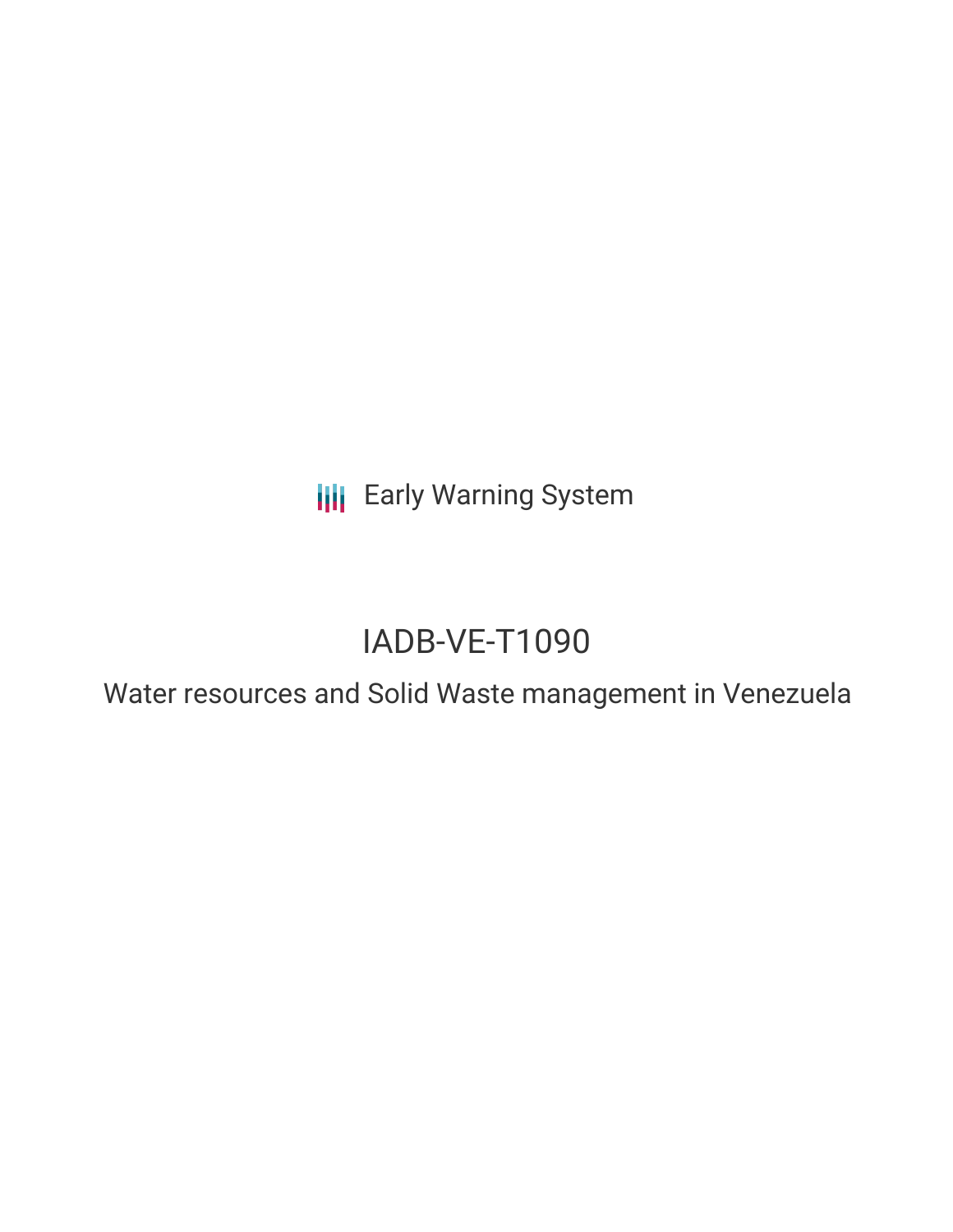

#### **Quick Facts**

| <b>Countries</b>               | Venezuela                                                       |
|--------------------------------|-----------------------------------------------------------------|
| <b>Financial Institutions</b>  | Inter-American Development Bank (IADB)                          |
| <b>Status</b>                  | Approved                                                        |
| <b>Bank Risk Rating</b>        |                                                                 |
| <b>Borrower</b>                | Government of Venezuela                                         |
| <b>Sectors</b>                 | Law and Government, Technical Cooperation, Water and Sanitation |
| <b>Investment Type(s)</b>      | <b>Advisory Services</b>                                        |
| <b>Investment Amount (USD)</b> | $$0.25$ million                                                 |
| <b>Project Cost (USD)</b>      | $$0.25$ million                                                 |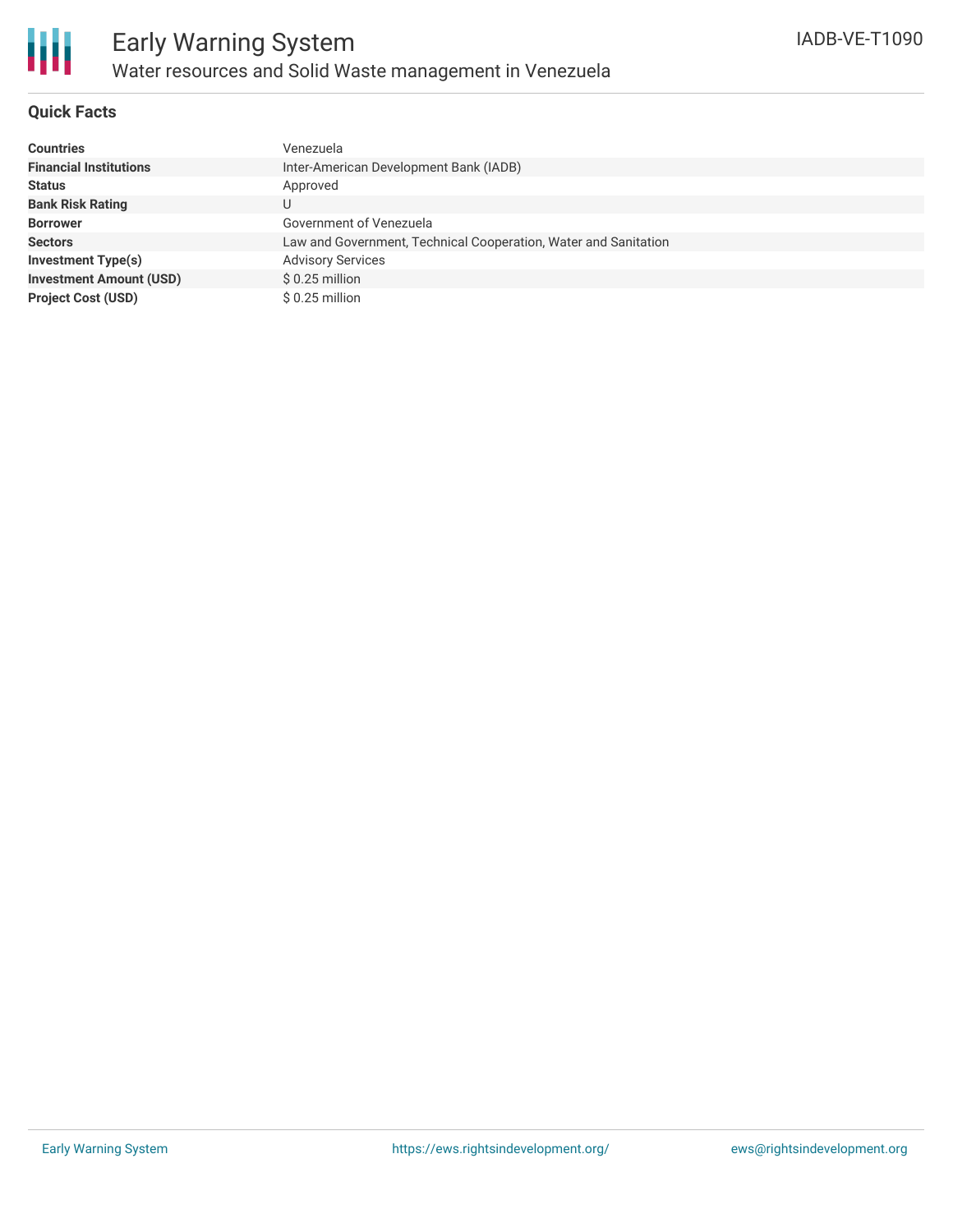

#### **Project Description**

The objectives of this TC are: (i) to support water resources management by the implementation of water planning models and the transfer of technology; and (ii) support the improvement solid waste management through the design of optimization plans at the municipal level.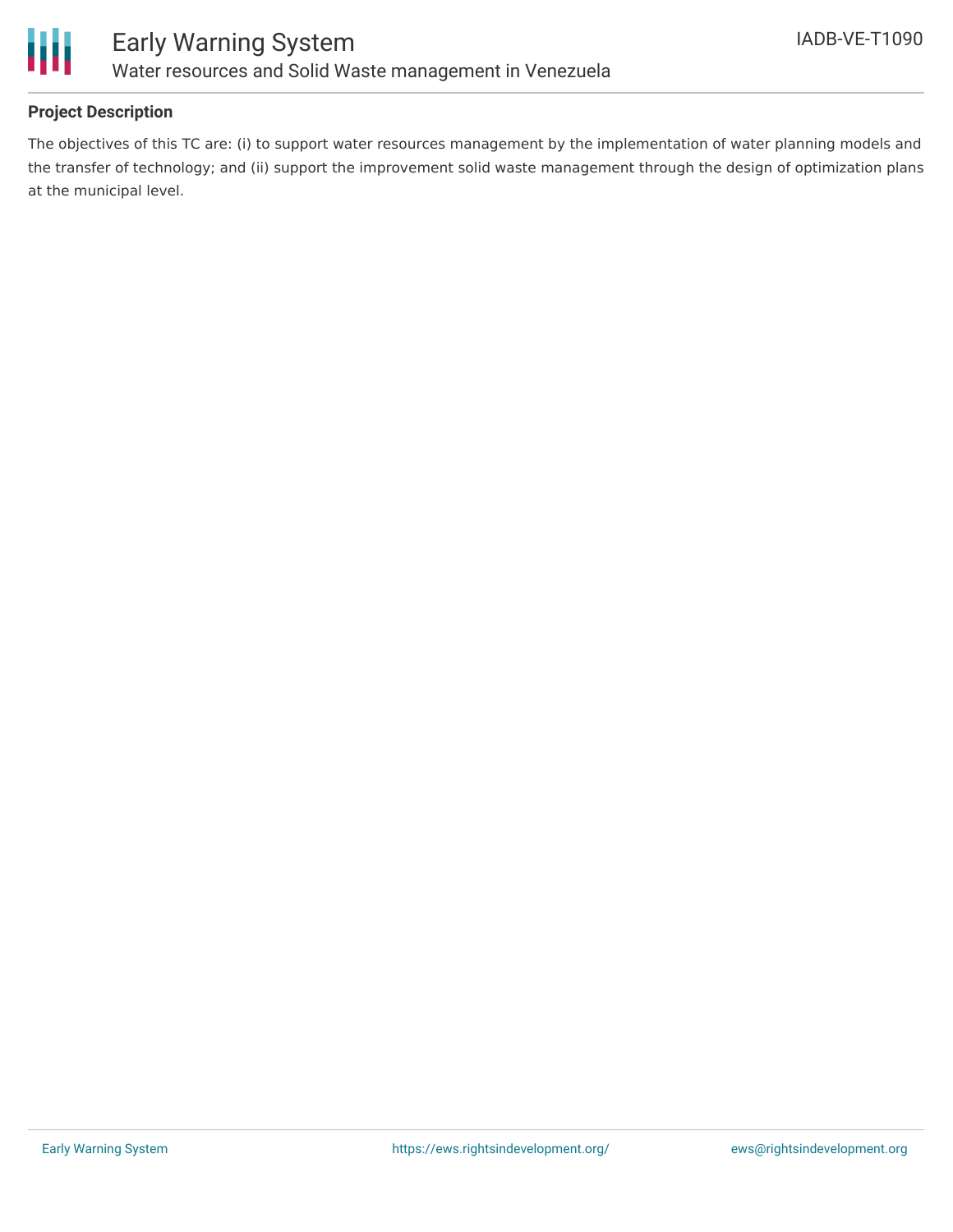

### Early Warning System Water resources and Solid Waste management in Venezuela

#### **Investment Description**

• Inter-American Development Bank (IADB)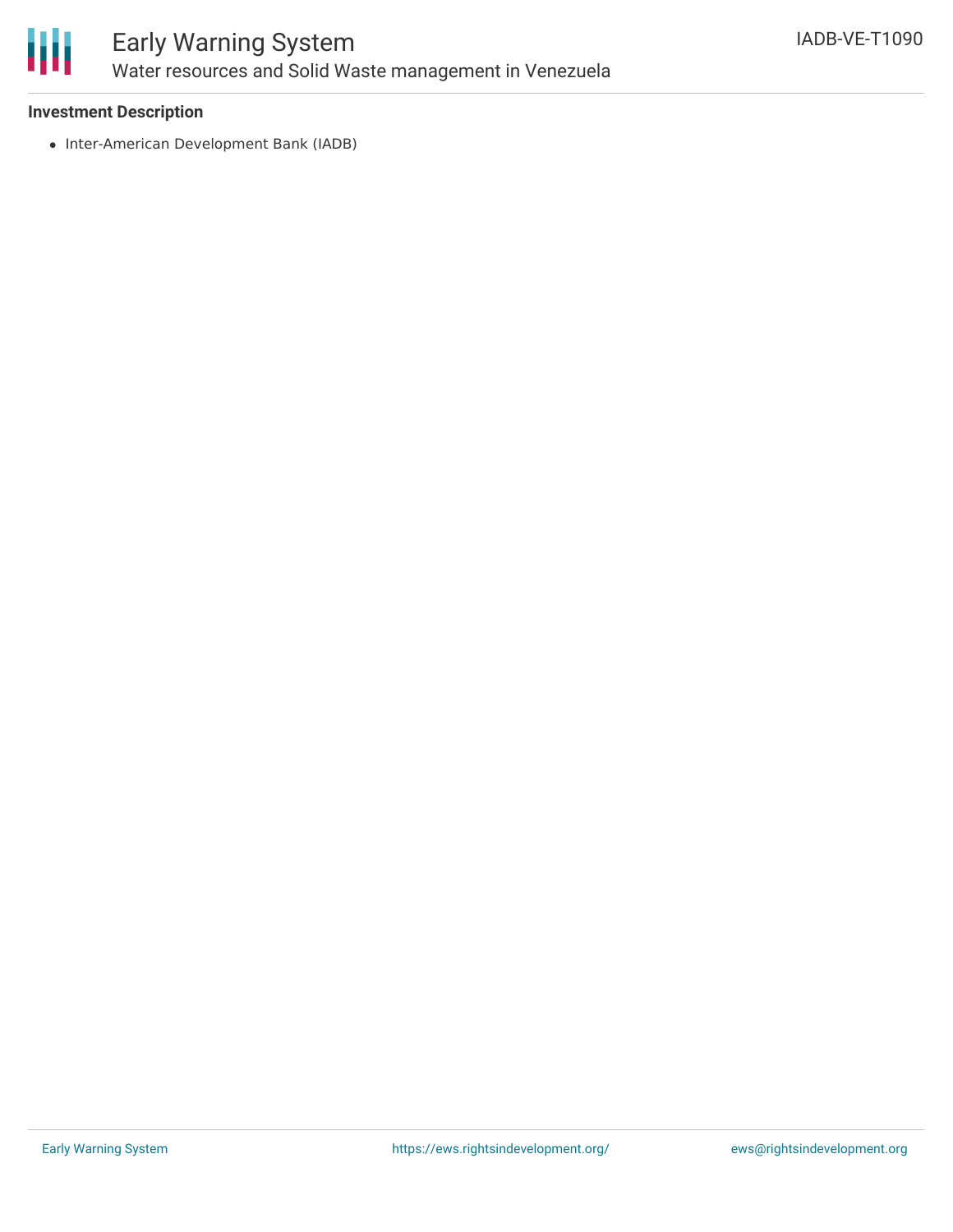

#### **Contact Information**

#### ACCOUNTABILITY MECHANISM OF IADB

The Independent Consultation and Investigation Mechanism (MICI) is the independent complaint mechanism and fact-finding body for people who have been or are likely to be adversely affected by an Inter-American Development Bank (IDB) or Inter-American Investment Corporation (IIC)-funded project. If you submit a complaint to MICI, they may assist you in addressing the problems you raised through a dispute-resolution process with those implementing the project and/or through an investigation to assess whether the IDB or IIC is following its own policies for preventing or mitigating harm to people or the environment. You can submit a complaint by sending an email to MICI@iadb.org. You can learn more about the MICI and how to file a complaint at http://www.iadb.org/en/mici/mici,1752.html (in English) or http://www.iadb.org/es/mici/mici,1752.html (Spanish).